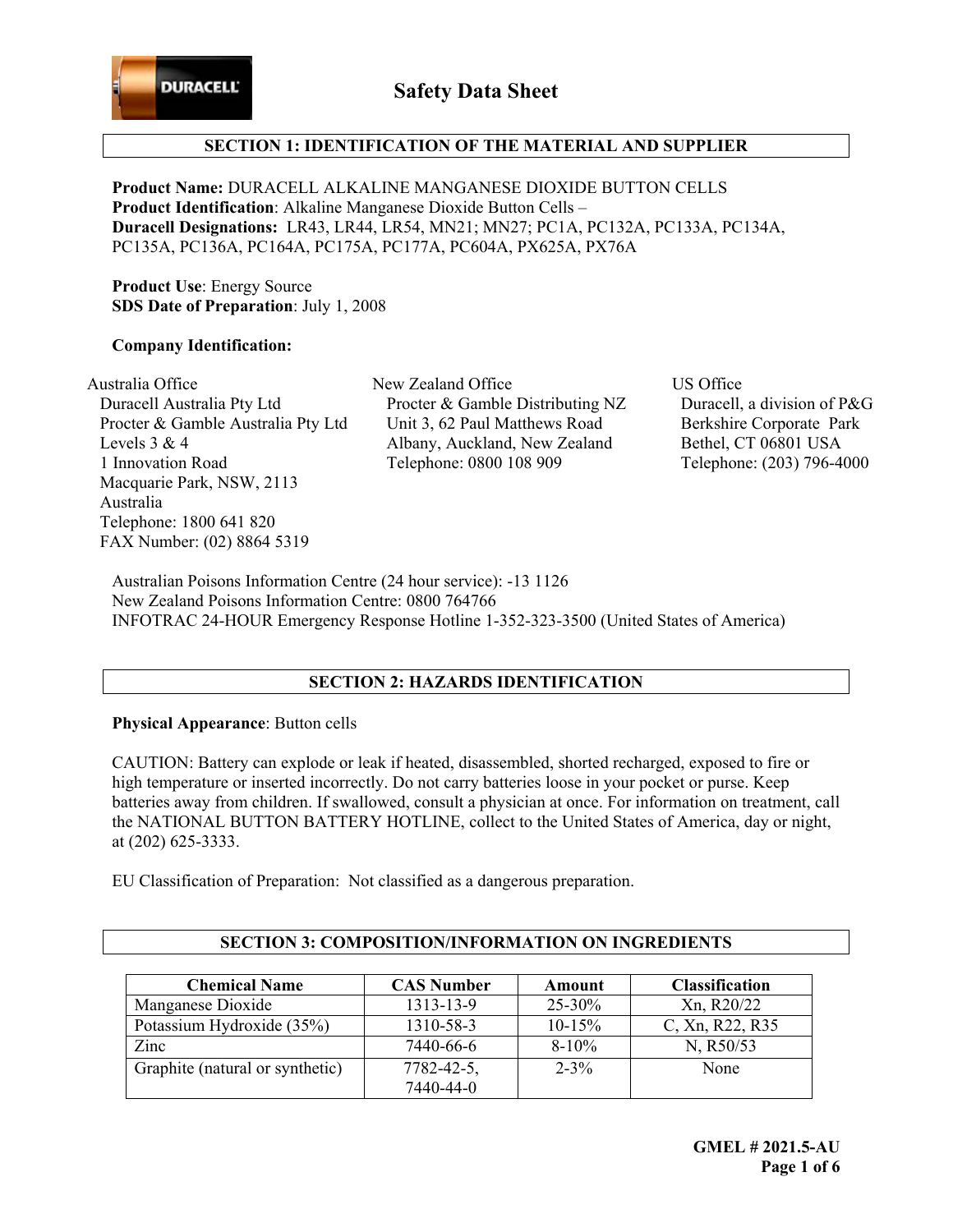| M<br>ercur | $\sim$<br>7100<br>--<br>-<br>. . | 10/0<br>- 1 | $D \zeta_0/\zeta$<br>$\sim$ $\sim$<br>$ -$<br>$\mathbf{a}$<br>Ē<br>D<br>N<br>KJU/JJ<br>. .<br>. .<br>$\sim$<br>$\sim$<br>__ |
|------------|----------------------------------|-------------|-----------------------------------------------------------------------------------------------------------------------------|
|------------|----------------------------------|-------------|-----------------------------------------------------------------------------------------------------------------------------|

## **SECTION 4: FIRST AID MEASURES**

**General Advice**: The chemicals and metals in this product are contained in a sealed can. Exposure to the contents will not occur unless the battery leaks, is exposed to high temperatures, is accidentally swallowed or is mechanically, physically, or electrically abused. Damaged battery will release concentrated potassium hydroxide, which is caustic. Anticipated potential leakage of potassium hydroxide is 0.05 to 0.5 mL, depending on battery size.

**Eye Contact:** If battery is leaking and material contacts the eye, flush thoroughly with copious amounts of running water for 30 minutes. Seek immediate medical advice.

**Skin Contact:** If battery is leaking and material contacts the skin, remove any contaminated clothing and flush exposed skin with copious amounts of running water for at least 15 minutes. If irritation, injury or pain persists, seek medical advice.

**Inhaled:** If battery is leaking, contents may be irritating to respiratory passages. Move to fresh air. If irritation persists, seek medical advice.

**Swallowed:** Seek immediate medical advice. Batteries lodged in the esophagus should be removed immediately since leakage, caustic burns and perforation can occur as soon as two hours after ingestion. If mouth area irritation or burning has occurred, rinse the mouth and surrounding area with tepid water for at least 15 minutes. Do not give ipecac.

**Note to Physician**: Published reports recommend removal from the esophagus be done endoscopically (under direct visualization). Batteries beyond the esophagus need not be retrieved unless there are signs of injury to the GI tract or a large diameter battery fails to pass the pylorus. If asymptomatic, follow-up xrays are necessary only to confirm the passage of larger batteries. Confirmation by stool inspection is preferable under most circumstances. For information on treatment, telephone (202) 625-3333, collect to the United States of America, day or night. The primary acutely toxic ingredient is concentrated (35%) potassium hydroxide. Anticipated potential leakage volume of potassium hydroxide is less than 0.5 mL. Do not give ipecac.

# **SECTION 5: FIRE FIGHTING MEASURES**

**Fire and Explosion Hazards**: Batteries may burst and release hazardous decomposition products when exposed to a fire situation.

**Extinguishing Media:** Use any extinguishing media that is appropriate for the surrounding fire.

**Special Fire Fighting Procedures:** Firefighters should wear positive pressure self-contained breathing apparatus and full protective clothing. Fight fire from a distance or protected area. Cool fire exposed batteries to prevent rupture. Use caution when handling fire-exposed containers (containers may rocket or explode in heat of fire).

**Hazardous Combustion Products:** Thermal degradation may produce hazardous fumes of mercury, zinc and manganese; hydrogen gas, caustic vapors of potassium hydroxide and other toxic by-products.

# **SECTION 6: ACCIDENTAL RELEASE MEASURES**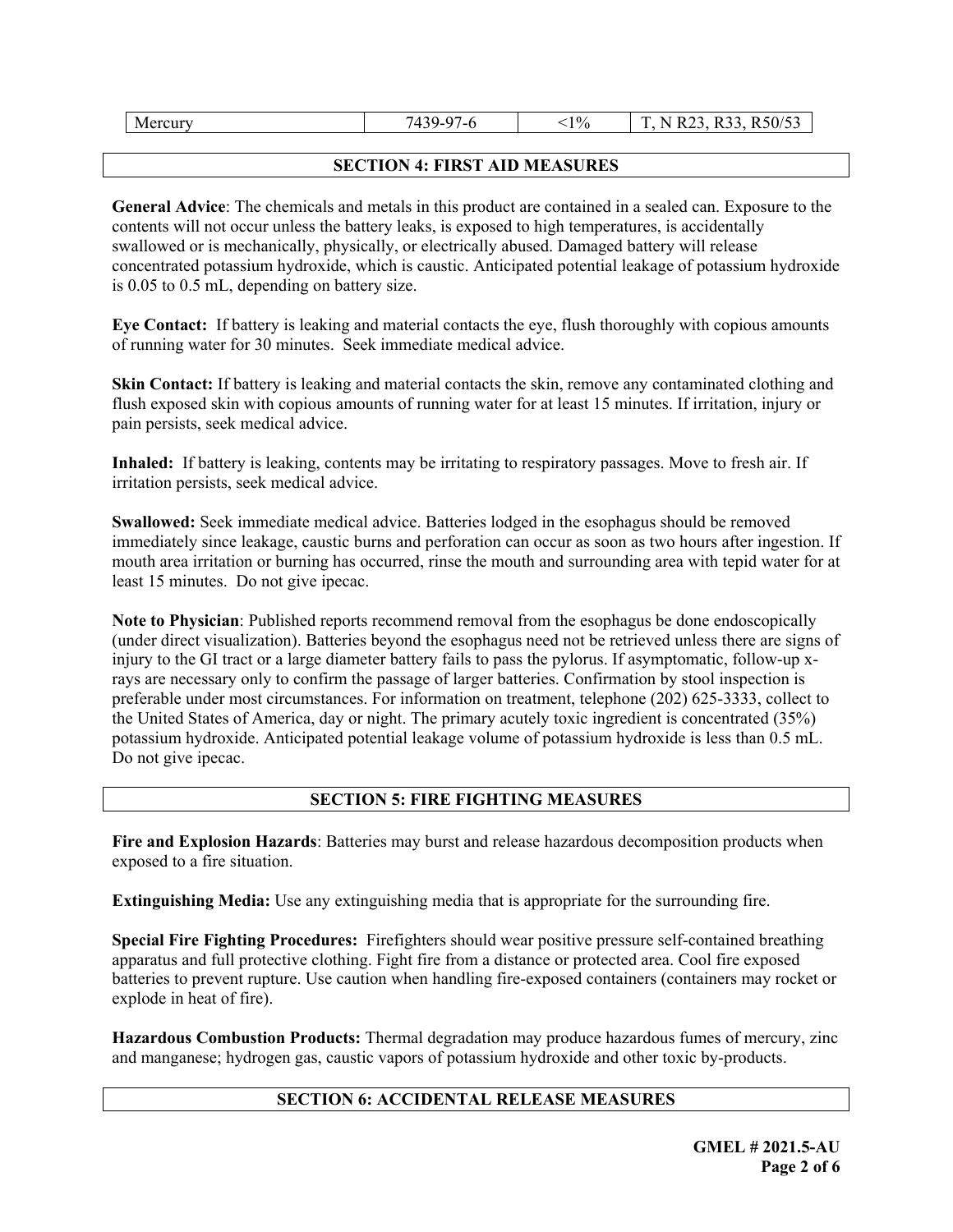Notify safety personnel of large spills. Caustic potassium hydroxide may be released from leaking or ruptured batteries. Clean-up personnel should wear appropriate protective clothing to avoid eye and skin contact and inhalation of vapors or fumes. Increase ventilation. Carefully collect batteries and place in an appropriate container for disposal.

## **SECTION 7: HANDLING AND STORAGE**

Avoid mechanical or electrical abuse. Batteries may explode, pyrolize or vent if disassembled, crushed, recharged or exposed to high temperatures. Install batteries in accordance with equipment instructions. Replace all batteries in equipment at the same time. Do not carry batteries loose in a pocket or bag.

**Storage:** Store batteries in a dry place at normal room temperature. Do not refrigerate – this will not make them last longer.

## **SECTION 8: EXPOSURE CONTROLS/PERSONAL PROTECTION**

The following occupational exposure limits are provided for informational purposes. No exposure to the battery components should occur during normal consumer use.

| <b>Chemical Name</b> | <b>Australia Exposure Limits</b> |
|----------------------|----------------------------------|
| Manganese Dioxide    | $1 \text{ mg/m}$ $3 \text{ TWA}$ |
| Potassium Hydroxide  | $2$ mg/m $3$ Peak                |
| Zinc                 | None established for zinc metal  |
| Graphite             | $3 \text{ mg/m}3 \text{ TWA}$    |
| Mercury              | $0.025$ mg/m3 TWA                |

**BEI:** Mercury: total inorganic mercury in urine, prior to shift 35 ug/g creatinine total inorganic mercury in blood, end of workshift at end of workweek 15 ug/L Source: ACGIH

**Ventilation:** No special ventilation is needed for normal use.

**Respiratory Protection:** None required for normal use.

**Skin Protection:** None required for normal use. Use neoprene, rubber or latex gloves when handling leaking batteries.

**Eye Protection:** None required for normal use. Wear safety goggles when handling leaking batteries.

# **SECTION 9: PHYSICAL AND CHEMICAL PROPERTIES**

**Appearance and Odor:** Button cells **Specific Gravity:** Not applicable **Boiling Point:** Not applicable **Water Solubility:** Insoluble **Melting Point:** Not applicable **Vapor Pressure:** Not applicable **Flash Point**: Not applicable **Vapor Density:** Not applicable **Autoignition Point:** Not applicable

**Melting Point:** Not applicable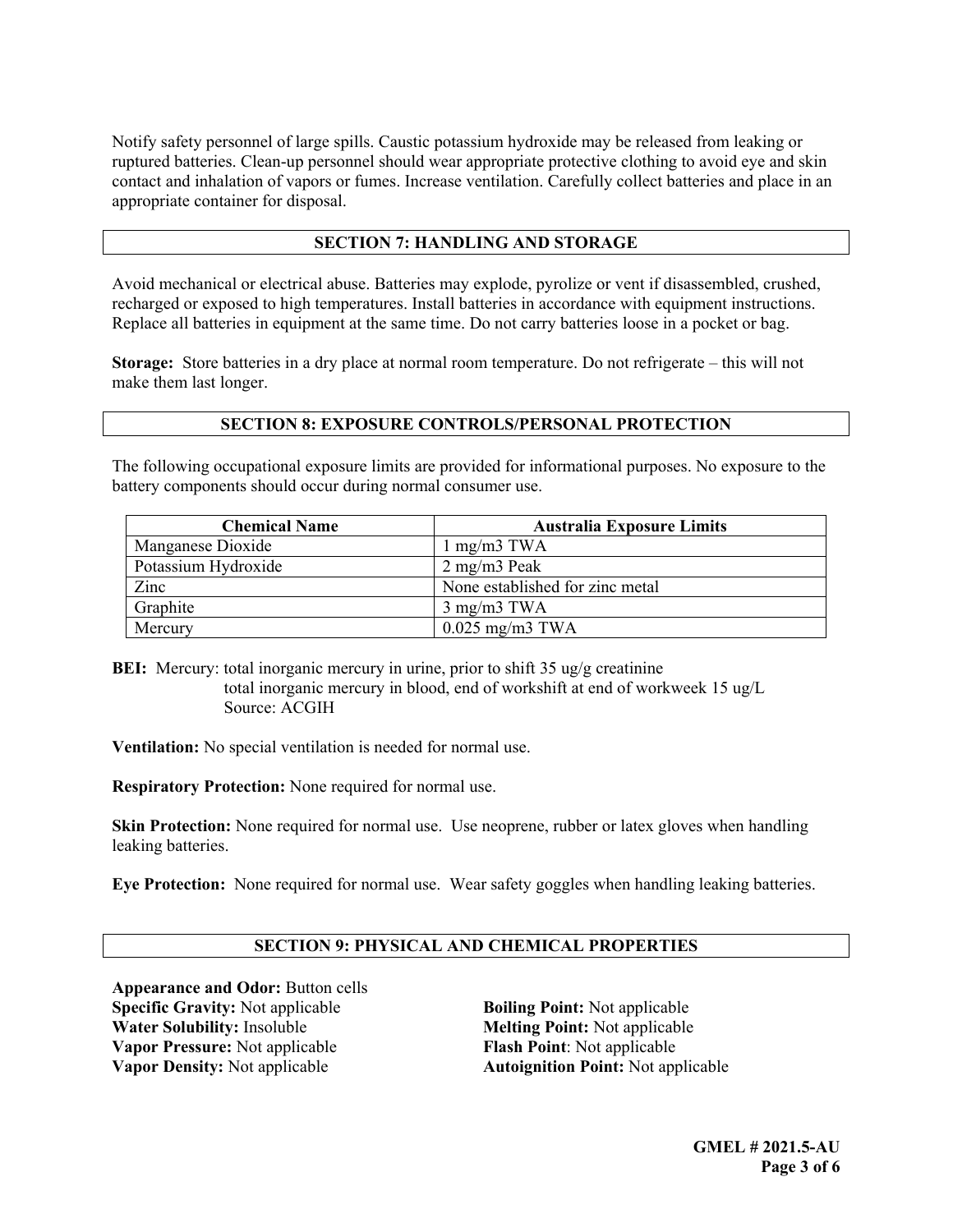# **SECTION 10: STABILITY AND REACTIVITY**

**Stability:** This product is stable.

**Incompatibility/Conditions to Avoid:** Contents are incompatible with strong oxidizing agents. Do not heat, crush, disassemble, short circuit or recharge.

**Hazardous Decomposition Products:** Thermal decomposition may produce hazardous fumes of mercury, zinc and manganese; caustic vapors of potassium hydroxide and other toxic by-products.

**Hazardous Polymerization:** Will not occur

### **SECTION 11: TOXICOLOGICAL INFORMATION**

#### **Potential Health Effects**:

The chemicals and metals in this product are contained in a sealed can. Exposure to the contents will not occur unless the battery leaks, is exposed to high temperatures, is accidentally swallowed, or is mechanically, physically, or electrically abused. Damaged battery will release concentrated potassium hydroxide, which is caustic. Anticipated potential leakage of potassium hydroxide is 0.05 to 0.5 mL.

**Eye Contact**: Contact with battery contents may cause severe irritation and burns. Eye damage is possible.

**Skin Contact:** Contact with battery contents may cause severe irritation and burns.

**Inhalation**: Inhalation of vapors or fumes released due to heat or a large number of leaking batteries may cause respiratory and eye irritation.

**Ingestion**: Batteries lodged in the esophagus should be removed immediately since leakage, caustic burns and perforation can occur as soon as two hours after ingestion. Irritation, including caustic burns to the internal/external mouth areas, may occur following exposure to a leaking battery.

#### **Acute Toxicity Data:**

Manganese Dioxide: LD50 oral rat >3478 mg/kg Potassium Hydroxide: LD50 oral rat 273 mg/kg Mercury: LCLo inhalation rabbit 29 mg/m3/30 hr

**Chronic Effects:** The chemicals in this product are contained in a sealed can and exposure does not occur during normal handling and use. No chronic effects would be expected from handling a leaking battery.

**Target Organs:** Skin, eyes and respiratory system.

**Carcinogenicity**: None of the components of this product are listed as carcinogens by the Australian HSIS, ACGIH, IARC, the US NTP or the EU Directive.

### **SECTION 12: ECOLOGICAL INFORMATION**

No ecotoxicity data is available. This product is not expected to present an environmental hazard.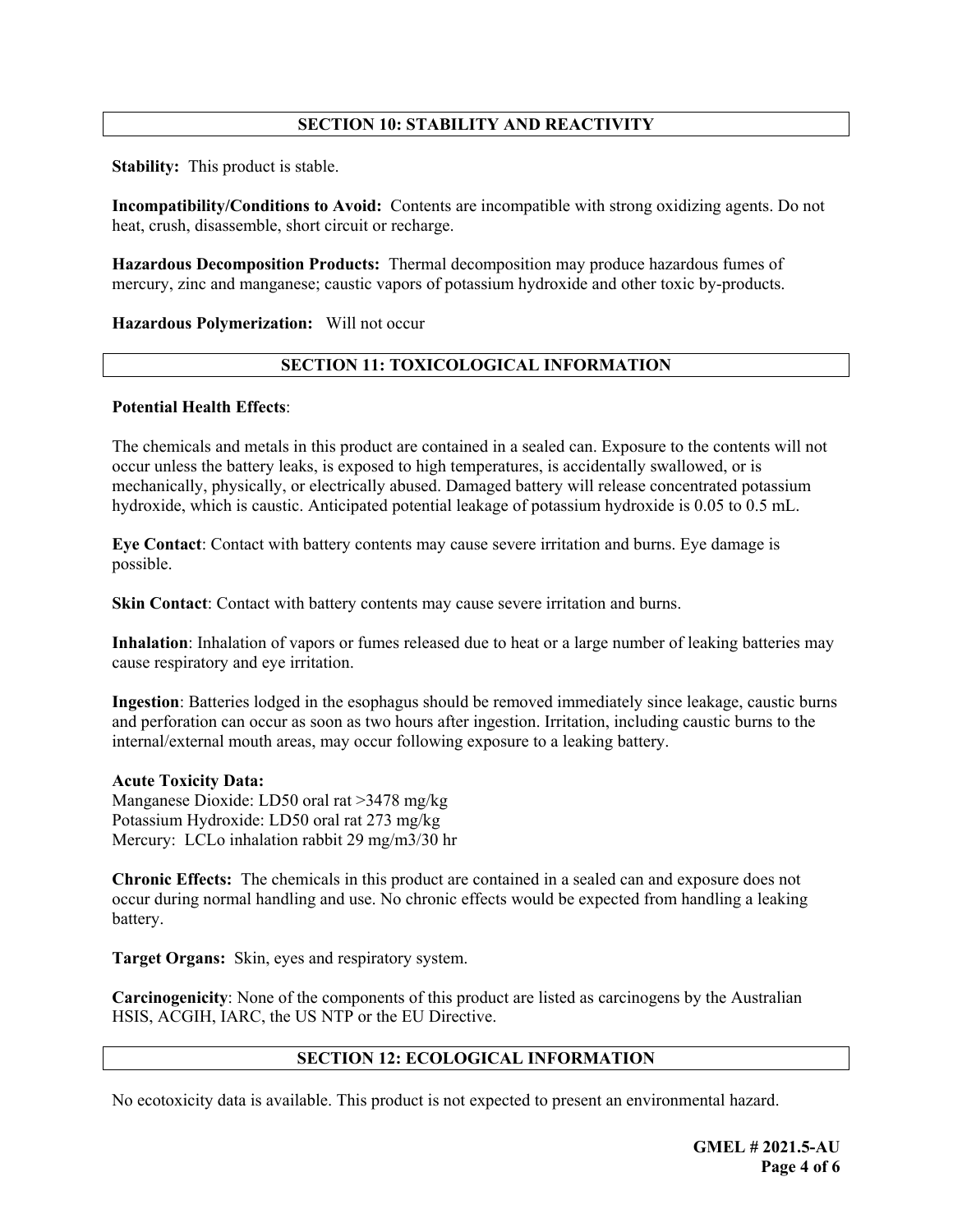# **SECTION 13: DISPOSAL INFORMATION**

Disposal should be in accordance with national and local regulations. Large quantities of open batteries should be treated as hazardous waste. Do not incinerate for disposal except in a controlled incinerator.

Some communities offer recycling or collection of alkaline batteries – contact your local government for disposal practices in your area.

### **SECTION 14: TRANSPORT INFORMATION**

Products covered by this MSDS, in their original form, are considered "dry cell" batteries and are not regulated as "DANGEROUS GOODS" for transportation.

For finished packaged product transported by ground (ADR/RID): – not regulated For finished packaged product transported by sea (IMDG) – not regulated For finished packaged product transported by air (IATA):– not regulated

### **SECTION 15: REGULATORY INFORMATION**

**Poisons Schedule Number**: None

**Australian Inventory of Chemical Substances:** These products are manufactured articles and not subject to chemical notification requirements.

#### **Australian Workplace Labeling:** None Required

Labeling is not required because batteries are classified as articles and as such are exempt from the requirement for labeling.

#### **SECTION 16: OTHER INFORMATION**

**P&G Hazard Rating:** Health: 0 Fire: 0 Reactivity: 0

AU Classes and Risk Phrases for Reference (See Sections 2 and 3) C Corrosive N Dangerous for the Environment T Toxic Xn Harmful R20/22 : Harmful by inhalation and if swallowed. R22 Harmful if swallowed. R23 Toxic by inhalation. R33 Danger of cumulative effects. R35 Causes severe burns R50/53 : Very toxic to aquatic organisms, may cause long-term adverse effects in the aquatic environment. ===========================================================================

Data supplied is for use only in connection with occupational safety and health.

**DISCLAIMER**: This SDS is intended to provide a brief summary of our knowledge and guidance regarding the use of this material. The information contained here has been compiled from sources considered by Procter & Gamble to be dependable and is accurate to the best of the Company's